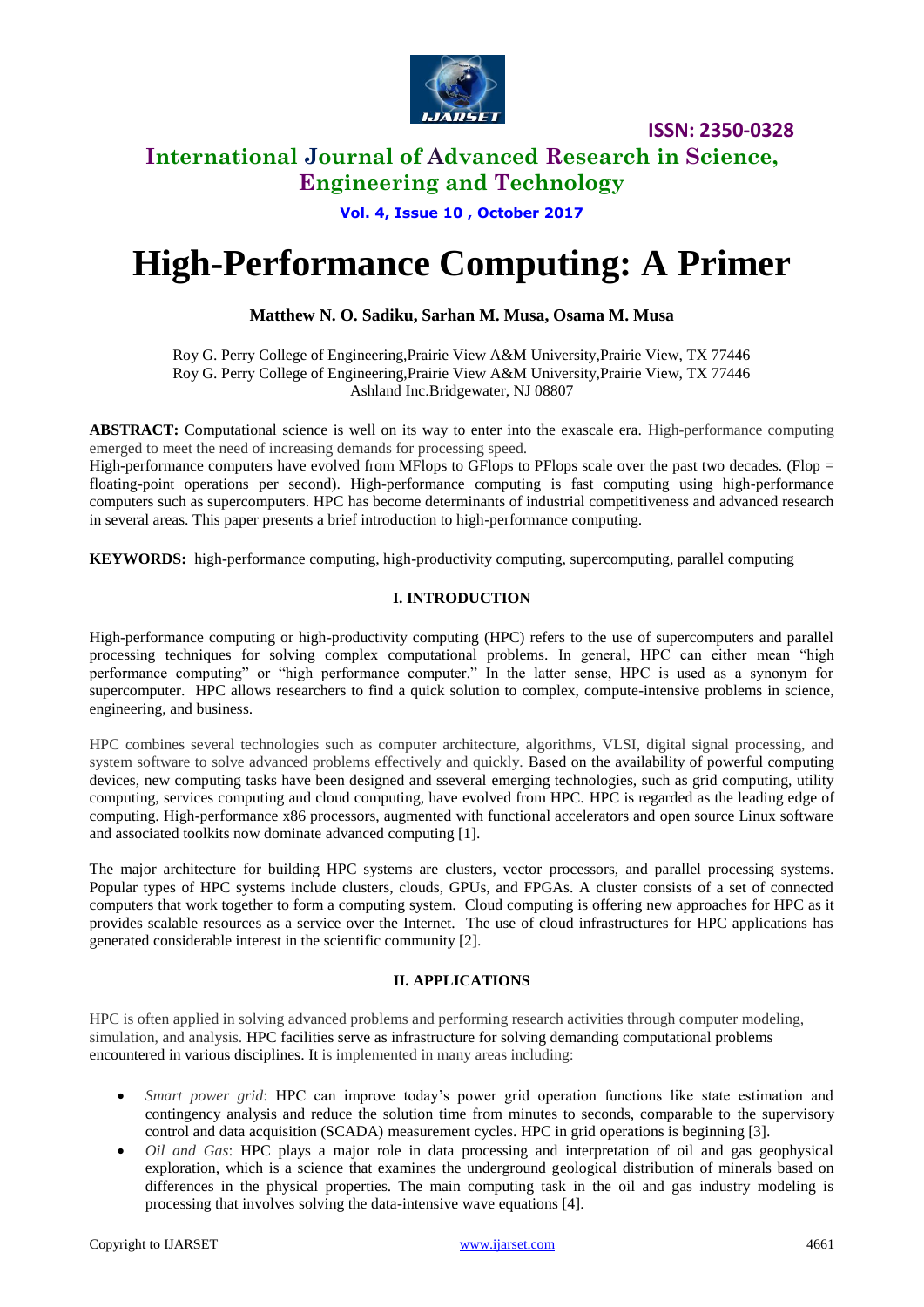

**ISSN: 2350-0328**

# **International Journal of Advanced Research in Science, Engineering and Technology**

## **Vol. 4, Issue 10 , October 2017**

- *Engineering simulations*: This is one of the most well-known fields that succeeded in taking advantage of the new skyrocketing HPC. Simulation is an indispensable tool for researchers to explore systems without having recourse to real experiments. It is now clear that modeling and simulation of artificial and natural systems is fundamental for the advancement of science. This has facilitated a broader and more effective application of numerical methods for differential equation such as finite difference time domain (FDTD), finite element method (FEM), and Monte Carlo method (MCM) [5].
- *Neuroscience:* The computational power, memory, and storage capabilities offered by HPC resources are suitable for neural circuit simulations. Performing even standard analysis on massive neurophysiology datasets will benefit from HPC systems. Harnessing the power of HPC resources to address "Grand Challenge Problems" will requires computational neuroscientists to collaborate with computer scientists [6].

The applications described here represent only a sampling of the most popular HPC applications available. Other applications are found across industry, academia, and government in diverse areas such as financial services, social networks, media and entertainment, climate modeling, biology, geographical data, high-energy physics, linguistics, life sciences, scientific computing, weather forecasting, medical sciences, transportation, electronic design automation (EDA), computer-aided engineering (CAE), and Homeland Security. Applications are becoming increasingly complex providing many opportunities to apply HPC in new ways.

## **III. ISSUES AND CHALLENGES**

Although HPC presents many opportunities for research and advancement in a wide range of applications, it also presents significant challenges that must be addressed.

Security is a key component for all computing techniques as our life is more and more intertwined with information processing. Some of the traditional security techniques are not effective because they cannot keep up with the system [7]. There needs to be balance between security and convenience. Due to the convenience factor intrusion prevention is little bit harder on HPC systems and they are more vulnerable.

Performance, however, is always of primary concern in HPC. By definition, HPC systems are optimized for high performance and performance is defined as speed. To achieve higher performance, microprocessors vendors have increased the power and number of transistors every 18-24 months. As a result, keeping a large HPC system working properly requires continuous cooling of a large computer room, creating a large operational cost [8].

Power awareness is an important issue in HPC. Ignoring power consumption can lead to high operational cost, which can impact reliability and productivity. Modern parallel supercomputers are dominated by power hungry commodity machines that are capable of performing billions of operations per second. Breaking the exascale barrier requires overcoming several challenges related to energy costs, memory costs, communications costs, etc. [9].

While computer performance has improved dramatically, real productivity (defined in terms of achieving mission goals) with these ever-faster machines has not kept pace. Indeed, researches are finding it increasingly costly and time-consuming to update their software to take advantage of the new hardware [10].

The energy efficiency of applications running on HPC platforms is hard to improve due to the lack of systems and tools that can provide accurate power consumption data of all major components including CPUs, DRAMs, disks, accelerators and coprocessors. Minimizing energy consumption of HPC requires novel energy-conscious technologies at multiple layers [11].

The adoption of cloud computing in HPC has become appealing within the enterprise and service providers. HPC clouds expand the application user base. But with cloud being an additional deployment option, HPC users have to deal with heterogeneous resources [12].